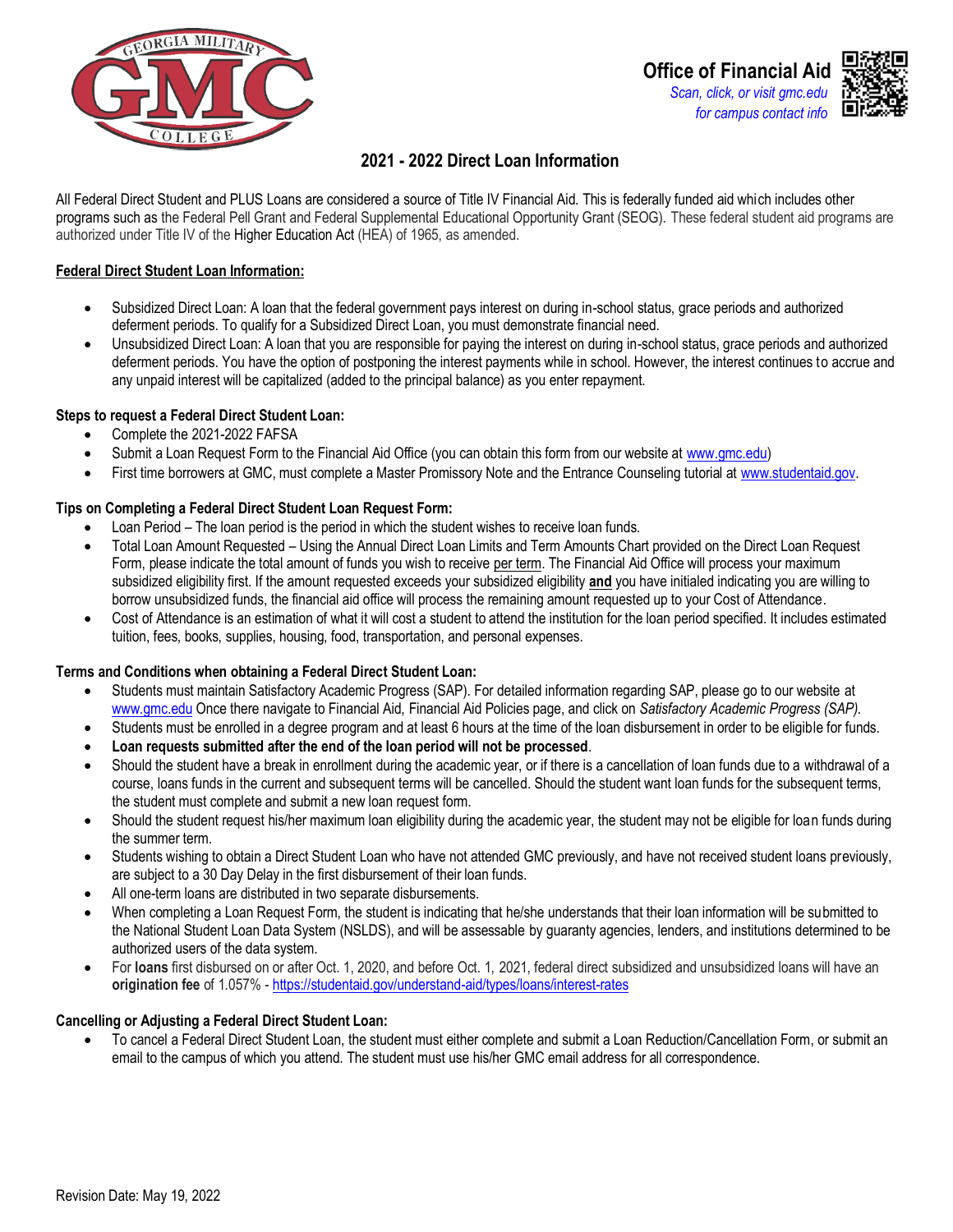| <b>Annual Student Loan Limits</b>                                                                                                  |                    |                                          |                                             |  |
|------------------------------------------------------------------------------------------------------------------------------------|--------------------|------------------------------------------|---------------------------------------------|--|
| <b>Grade Level</b>                                                                                                                 | <b>Base Amount</b> | <b>Additional Unsubsidized Dependent</b> | <b>Additional Unsubsidized *Independent</b> |  |
| Freshman (0-44 credit hours)                                                                                                       | \$3,500            | \$2,000                                  | \$6,000                                     |  |
| Sophomore (45 + credit hours)                                                                                                      | \$4,500            | \$2,000                                  | \$6,000                                     |  |
| Bachelor of Applied Science                                                                                                        | \$5,500            | \$2,000                                  | \$7,000                                     |  |
| *Additional unsubsidized independent loan amounts also apply to dependent students whose parents are not eligible for a PLUS Loan* |                    |                                          |                                             |  |
| <b>Aggregate Student Loan Limits</b>                                                                                               |                    |                                          |                                             |  |
| <b>Student Type</b>                                                                                                                |                    | <b>Total Amount</b>                      |                                             |  |
| Dependent Undergraduate                                                                                                            |                    | \$31,000                                 | No more than \$23,000 of which may be       |  |
| Independent Undergraduate, Additional Degree<br>Undergraduate, or Post Baccalaureate Student                                       |                    | \$57,500                                 | Subsidized Funds.                           |  |

## **Federal Direct PLUS Loan Information:**

PLUS loans are federal loans that graduate or professional degree students and parents of dependent undergraduate students can use to help pay education expenses. The U.S. Department of Education makes Direct PLUS Loans to eligible borrowers through schools participating in the *Direct Loan* Program.

# **Steps to take as a parent to request a Federal Direct PLUS Loan:**

- The student must complete the 2021-2022 FAFSA
- The parent must submit a PLUS Loan Authorization Form found in the financial section of our website at [www.gmc.edu](www.gmc.edu%20) to the Financial Aid Office.
- A review of the parent's credit history is required. The parent may complete this step by requesting a PLUS loan a[t www.studentaid.gov.](http://www.studentaid.gov/) If the parent does not wish to complete the credit history online, GMC can complete this step on his/her behalf with the signed authorization form.
- If the parent is a first-time borrower at GMC, he/she must complete a Plus Master Promissory Note, found a[t www.studentaid.gov.](http://www.studentaid.gov/)

# **Tips on Completing a Federal Direct PLUS Loan Authorization Form:**

- Be sure to distinguish which section is designated for the student and parent.
- Loan Period The loan period is the period in which the borrower wishes to provide loan funds for their student.
- Excess Loan Funds: The borrower must either select Option A to disburse any PLUS Loan proceeds in excess of the student's account balance directly to the borrower, Or, Option B – to disburse any PLUS Loan proceeds in excess of the student's account balance directly to the student.
- Should the borrower wish to receive the excess loan funds directly and their address is different than that of the student's, then the borrower must complete the Address Section at the bottom of the PLUS Loan Authorization Form.

## **Terms and Conditions when obtaining a Federal Direct PLUS Loan:**

- The U.S. Department of Education is the *lender*.
- The borrower must not have an *adverse credit history*.
	- $\circ$  If the PLUS loan is denied based on an adverse credit history, the parent may secure an approved endorser or appeal based on extenuating circumstances. If the PLUS loan is subsequently approved after meeting one of these conditions, the parent must complete PLUS loan entrance counseling before funds can be disbursed. Se[e www.studentaid.gov](http://www.studentaid.gov/) for additional information.
- The maximum loan amount is the student's cost of attendance (determined by the school) minus any other financial aid received.
- The student must be enrolled at least half-time (6 credit hours) per quarter to be eligible.
- All funds will be credited to the student's account first, with any remaining balance refunded to either the parent or student.
- Only parents or step-parents are permitted to apply for a PLUS Loan.
- The borrower may cancel a portion or the entire PLUS Loan, even after the funds have been disbursed.
- When completing a PLUS Loan Authorization Form, the borrower is indicating that he/she understands that their loan information will be submitted to the National Student Loan Data System (NSLDS), and will be assessable by guaranty agencies, lenders, and institutions determined to be authorized users of the data system.
- Should the student have a break in enrollment, the borrower must complete a new PLUS Loan Authorization Form, and may be subject to a new credit check depending on the prior credit check's expiration date.
- For **parent plus loans** first disbursed on or after October 1, 2020, and before October 1, 2021, will carry an **origination fee** of 4.228%. <https://studentaid.gov/understand-aid/types/loans/interest-rates>

# **Cancelling or Adjusting a Federal Direct PLUS Loan:**

• To cancel a Federal Direct PLUS Loan, the borrower must complete and submit a Loan Reduction/Cancellation Form.